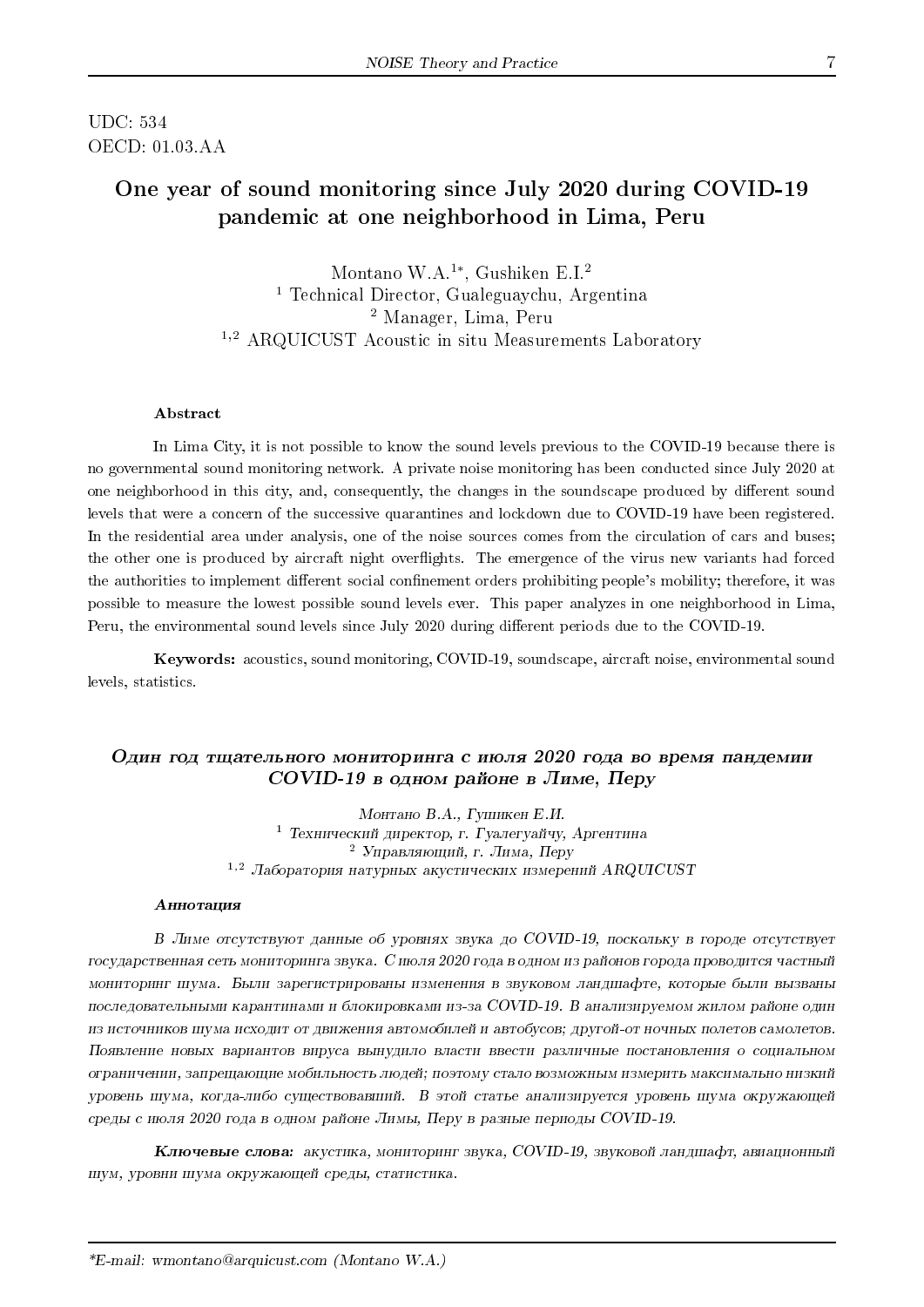### Introduction

The emergence and rapid spread in 2020 of the SARS-CoV-2 (Severe acute respiratory syndrome coronavirus 2) around the world, and now in 2021 its new variants surprised everyone equally. As of July  $28^{th}$ ,  $2021$ , unfortunately, Peru is at the top of the toll death worldwide per one million population (the US is at fifth place)  $\lfloor 1 \rfloor$  [2]; therefore, it is for this reason that health prevention policies are maintained throughout Peru, and specifically in Lima City there is a nighttime curfew, restriction of traffic on the streets in daytime, and a ban on circulation of private vehicles on Sundays, all of these to reduce and prevent the coronavirus spreading, which resulted in an overall reduction of the urban sound levels.

In 2020 the authorities of each country were forced to impose different public health measures to prevent contagions. The immediate international airports' shutdown was the first action taken, and to prevent the people movement to ensure their quarantine, the temporary closure of all nonessential activities and ban of vehicles circulation in streets disrupted traffic patterns; all of these were decisive for a radical change in the soundscape perception because the amount of background noise in cities has fallen substantially. It is now an emerging topic of paramount importance to register this unique soundscape motivated by an observable effect on urban sound levels.

The general lockdown around the world had a relevant impact on the cities' soundscape, associated with people's confinement and the closure of nonessential activities such as in-person education, leisure activities, tourism, etc. Worldwide acousticians had the opportunity to measure the atypical soundscape due to COVID-19-related sound levels reductions, and others have taken different initiatives to track the soundscape changes by means of questionnaires to citizens, perception, sound recordings, etc., to try and attain subjective data. Among dozens of articles about the sound levels decreasing due to COVID-19 lockdowns, it is possible to mention a few of them about: the noise from port in Ljubljana, Slovenia [3]; noise from music festival areas in Montreal, Canada [4]; aircraft noise in Lima, Peru [5]; in large cities of Italy [6] or Stockholm, Sweden [7]; global seismic noise [8]; in quiet residential areas in Tokyo, Japan [9]; and so on. Also, taxonomy and some method of sound levels evaluation for this unusual situation have been proposed from Spain by Ascencio et al. [10].

Because the present research does not have external funding, this article is limited to analyzing the soundscape changes at one neighborhood in Magdalena del Mar, one of the 43 Lima districts, produced by traffic noises during daytime and evening time and by airplane noises on night hours, from July 2020 to June 2021, and how the background environmental sound changed through the time span under analysis, accompanying the different phases of social confinement to prevent the virus dissemination.

# 1. Materials and methods

#### 1.1. Defining the interval timewise to analyze the measurements by period

The soundscape analysis presented in this article covers four distinguishable selected timewise periods:

• Period 1: From July  $1^{st}$  to October 31<sup>st</sup>, 2020, COVID-19 first-wave partial reopening.

• Period 2: From November  $1^{st}$  (when the Lima international airport was opened) to December  $31^{st}$ , 2020.

• Period 3: From January  $1^{st}$  to February  $28^{th}$ , 2021, COVID-19 second-wave.

• Period 4: From March  $1^{st}$  to June  $30^{th}$ , 2021, flight restriction from Peru due to new variants and several partial closing/opening of nonessential activities.

The authors have been presented at  $8<sup>th</sup>$  All-Russian Research to Practice Conference'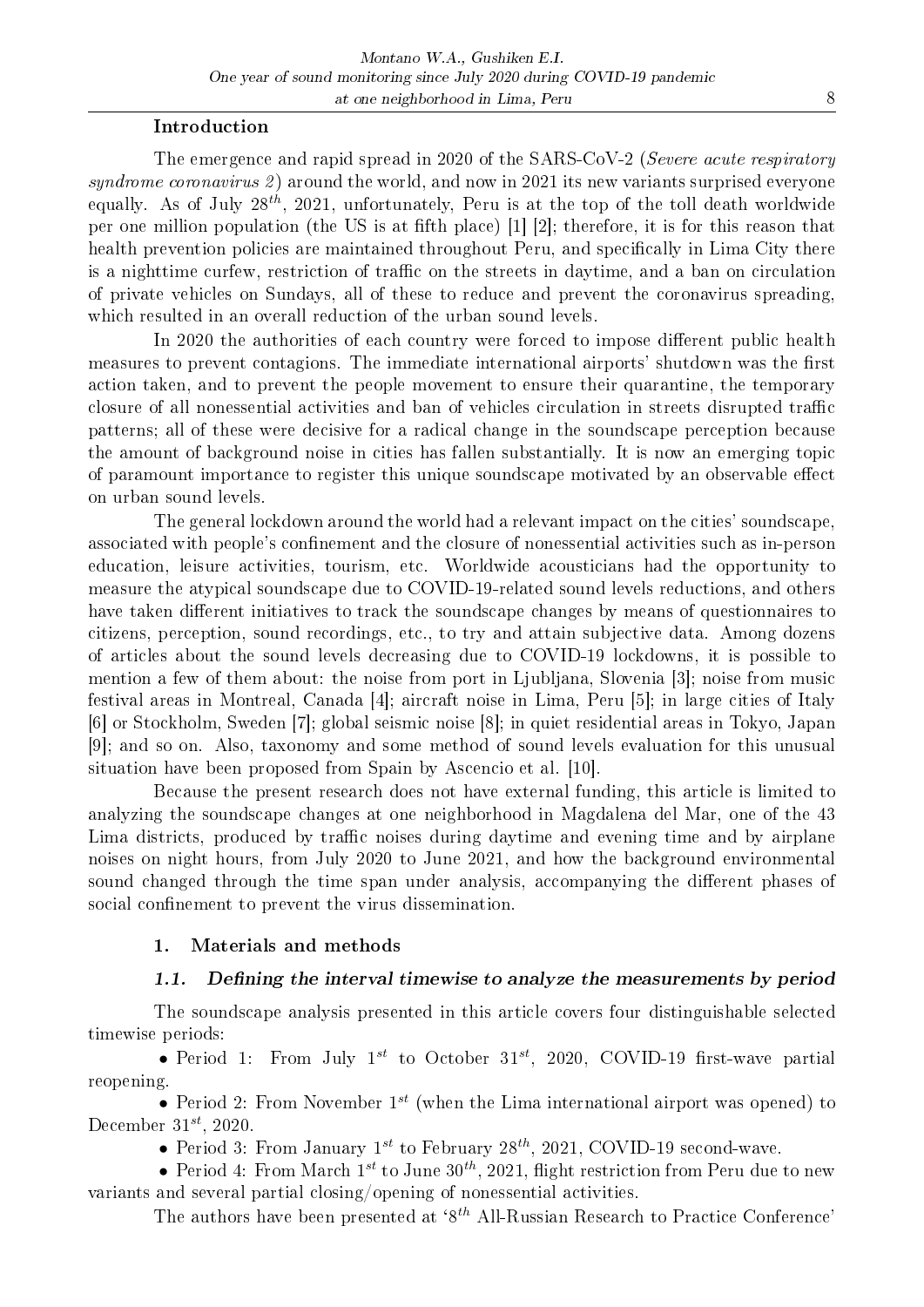a complete analysis of the Lima soundscape registered before and during the first phase of the COVID-19 outbreak form March  $1^{st}$  to June  $30^{th}$ , 2020, which was published as an article in [3], but the location of the monitoring station since July 2020 onwards is different, therefore the results presented here cannot be directly compared with those.

#### 1.2. Sound monitoring station location and description

The authors' office is in a neighborhood in Magdalena del Mar, one of Lima's City districts, and because of the surrounding urbanization is under the flight pass-by of airplanes which take off from Lima International Airport at  $7.75 \text{ km}$  from the monitoring location, they decided to measure the aircraft noise impact using their own noise monitoring station, which is on a fourth-floor rooftop, and this spot is in the middle of a block far away from any avenue  $(12^{\circ}05'24''S-77^{\circ}03'50''O)$ . This position (see Figure 1) is important because the city background noise is low enough on nighttime to measure properly the noise from passing airplanes flying to the west-south toward the Pacific Ocean to leave Lima City.



Fig. 1. Picture of Lima's airport and the monitoring station location

While the monitoring station is located to the south-east of the Lima airport runway, even so, it is within the aircraft noise footprint. Considering that this location is at 1.45 km from the Pacific Ocean, therefore, the marine inversion layer has an important effect on sound waves propagation: 'When planes fly above an inversion layer the aircraft noise reaching the ground is spread out farther at a lower intensity, when the aircraft is below the inversion layer the overall sound will be greater and spread over a farther distance' [11].

The sound monitoring station being used is a TA120 noise sensor manufactured by  $CESVA@$  from Barcelona [12], the instrument comprises a Class 1 sound level meter that records the  $L_{Aeq,1s}$  and transmits it every second to NoisePlarform<sub>®</sub> cloud located in Spain, that allows to download the data in csv format.

#### 1.3. Metrics and sound descriptors

To correlate the results of the sound levels registered in this survey with similar data from European studies, the day-evening-night  $L_{den}$  noise indicator as is defined in ISO 1996-1:2016 [13] is used in this article. To processes the data, modular programming was used and all functions were written into .NET framework computer language to use the large math library available on the Internet.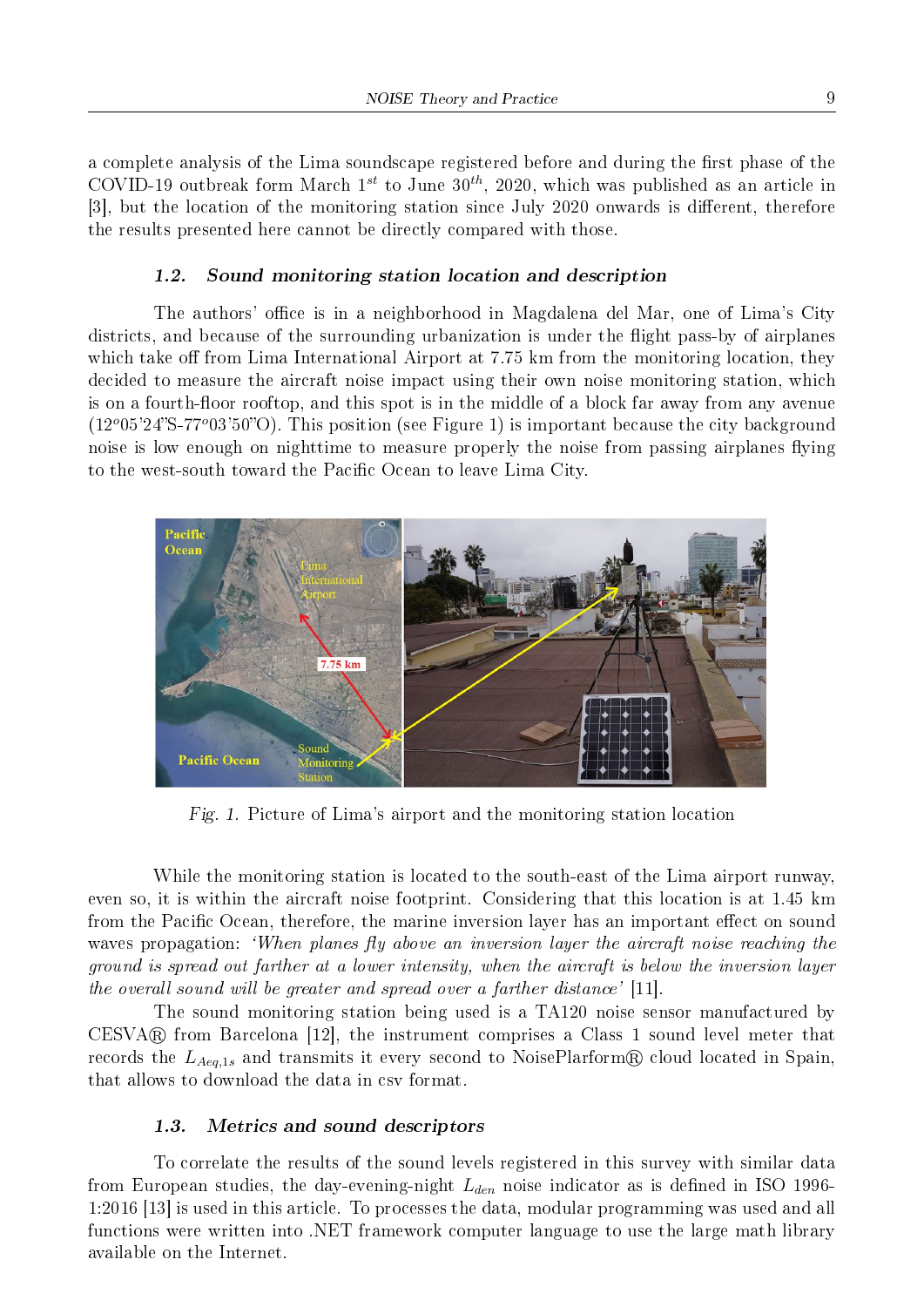#### 1.3.1. Sound levels metrics

The TA20 monitoring station uses the A and C-weighting curve defined in IEC 61672-1:2013 [14]. For  $L_{den}$  calculation of the day-evening-night noise indicator, equation 1 is used with the penalties as defined in Directive  $2002/49$ /EC [15].

$$
L_{den} = 10 \cdot \lg \frac{1}{24} \left( 12 \cdot 10^{\frac{L_{day}}{10}} + 4 \cdot 10^{\frac{L_{evening}+5}{10}} + 8 \cdot 10^{\frac{L_{night}+10}{10}} \right), dBA \tag{1}
$$

The reference time intervals chosen to calculate the  $L_{den}$  are the following [15]:

- $L_{Day,12h}$  (or  $L_D$ ) is the continuous equivalent sound level from 06.00 h to 18.00 h,
- $L_{Evening,4h}$  (or  $L_E$ ) is the continuous equivalent sound level from 18.00 h to 22.00 h,
- $L_{Night,8h}$  (or  $L_N$ ) is the continuous equivalent sound level from 22.00 h to 06.00 h.

# 1.3.2. Statistical functions

The statistical function used for this article are the following: (i) Percentile sound levels, they are not normalized descriptors yet, but there is an agreement about their meaning:  $L_{10}$ , 10% percentile level which describes the contribution of emergent sound events;  $L_{90}$ , 90% percentile level, used to estimate the background noise; (ii) trend, it is useful for extracting an underlying pattern of environmental sound level behavior in a time-history which would otherwise be partly or nearly completely hidden by the sound levels fluctuation; (iii) boxplot, it is a signicant tool to conduct special analysis, where the boxes indicate the sound levels range in which the middle 50% of all sound levels registered are placed, into the box the solid lines indicate the median and the dashed lines the mean value, all points (above and below) are considered outliers that are further away than 1.5 times from the interquartile sound levels values; (iv) range, is the difference between the max and min sound levels.

#### 1.3.3. Soundscape concept

For this article, the term `soundscape' is used to describe a subjective acoustic environment perception as defined by the Canadian composer and acoustician Murray Schafer in the 1970s: `psychoacoustic concept in which a soundscape is an acoustic environment as perceived and analyzed by humans' [16], and it is not used like ISO metric [17].

### 2. Soundscape after the economic opening on July  $1^{st}$ , 2020

The Peruvian government decreed on July  $1^{st}$ , 2020, a controlled opening to nonessential activities applying several public health procedures to ensure social distancing and to reduce the possibility of people meetings or family reunions. Figure 2 shows the  $L_{Aeq,24h}$ time-history (red line) from July  $1^{st}$ , 2020, to June  $30^{th}$ , 2021, in which is identified the four timewise periods previously indicated (that were marked by the advance of the COVID-19 and its new variants in 2021) from spreading, with their long-term trend (dashed lines).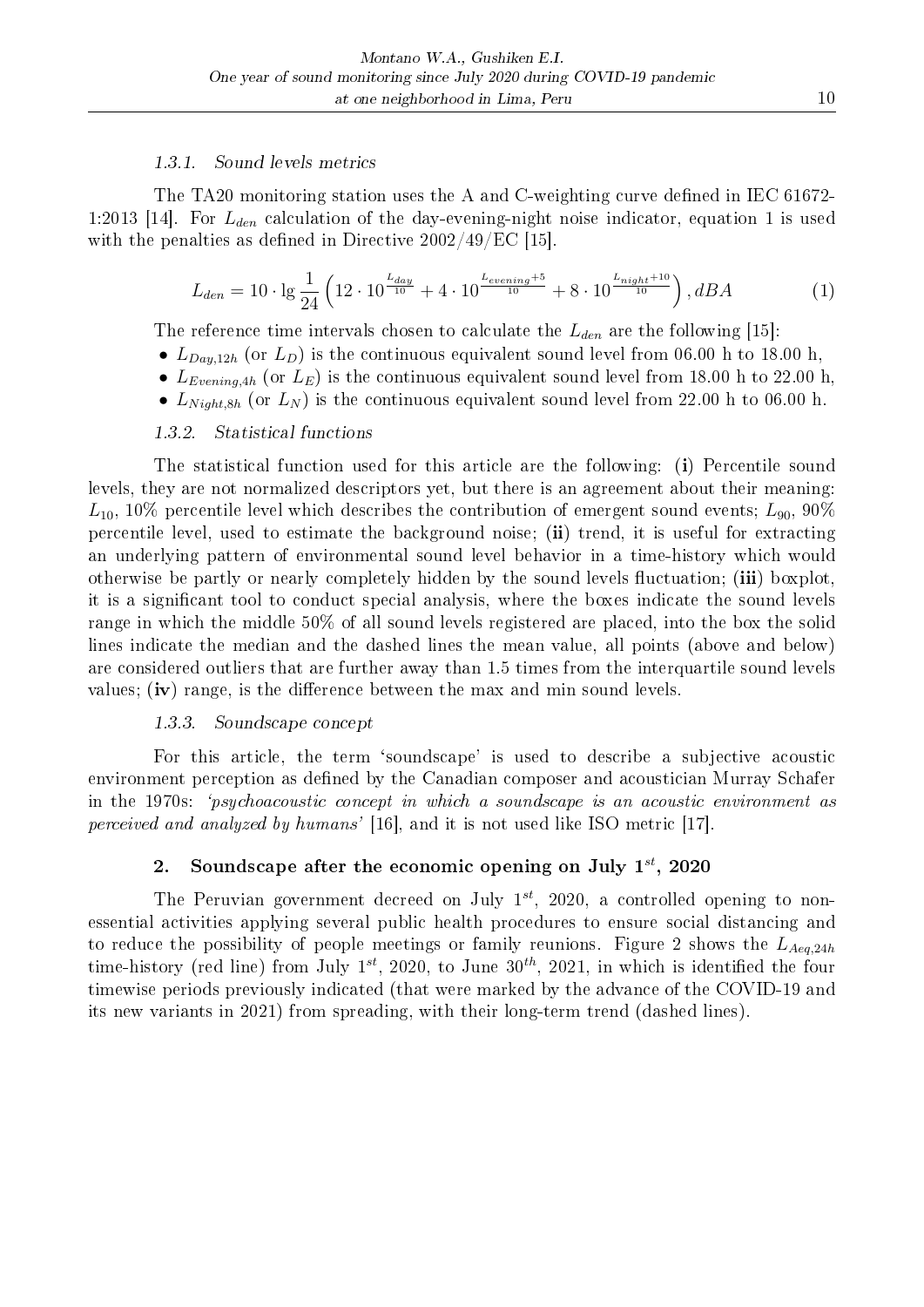

Fig. 2.  $L_{Aea,24h}$  sound levels evolution from July 2020 to June 2021 [red line], and the statistical trend by each time period under analysis [dashed lines] (dB re 20  $\mu Pa$ )

### 2.1. Period 1: Lima soundscape from July  $1^{st}$  to October  $31^{st}$ , 2020

The state of emergency was partially lifted on July  $1^{st}$ , 2020, however all educational institutions remained closed (also some nonessential activities), and social life showed a gradual tendency `to return to normal,' it is likely that the life patterns of people did not change signicantly from those during the mandatory quarantine. The soundscape after this `abnormal' opening (first-wave partial reopening) after the total quarantine and general lockdown, was really atypical because 'the opening' didn't include those such as in-person education as well as leisure events.

Building construction and industrial activities started gradually, public passenger transport services were increased as the numbers of people were authorized to circulate in the street increased, and the authorities in some days had to backtrack on decisions by imposing momentary restrictions on people's mobility in order to ensure an adequate social distancing among people. In Figure 2 for this period 1, it is observed that the  $L_{Aeq,24h}$  long-term trend (blue dashed line), regarding over the span of four months the opening to some non-essential activities, increased by 6.3 dBA.

Some important facts to highlight on the part of Lima's authorities are that they imposed a restriction on circulation of buses and other public transportation on Sundays to ensure social distancing (it was requested for everyone to self-restraint at home) and reduce the possibility of people meetings or family reunions, then it is possible to see in Figure 2 a regular pattern due to those sanitary decision: The sound levels leap down regularly, meaning a noiseless soundscape perception on Sundays.

# 2.2. Period 2: Lima soundscape from November  $1^{st}$  to December  $31^{st}$ , 2020

On November  $1^{st}$ , 2020, the Lima international airport has been partially opened only to commercial flights (internationals and nationals) but not for tourism proposes. It is interesting to observe in Figure 2 that the  $L_{Aeq,24h}$  long-term trend (green dashed line) for this period 2, shows a decreasing of 3.5 dBA, albeit the fact that there were aircraft flights every day; therefore, this overall reduction of the  $L_{Aea,24h}$  is due to the fact that the authorities imposed several measures of partial closures and openings to gradually reduce people's mobility by cars/buses throughout the city, which resulted in a consequent diminishing of the environmental noise. A few spikes were produced by some night aircraft overights which are highlighted in the orange square. The most strict confinement order was given for Christmas Eve and New Year's night, family reunions were not allowed for more than ten people, and as a results of these, the  $L_{Aeq,24h}$  of those days was lower than 50 dBA.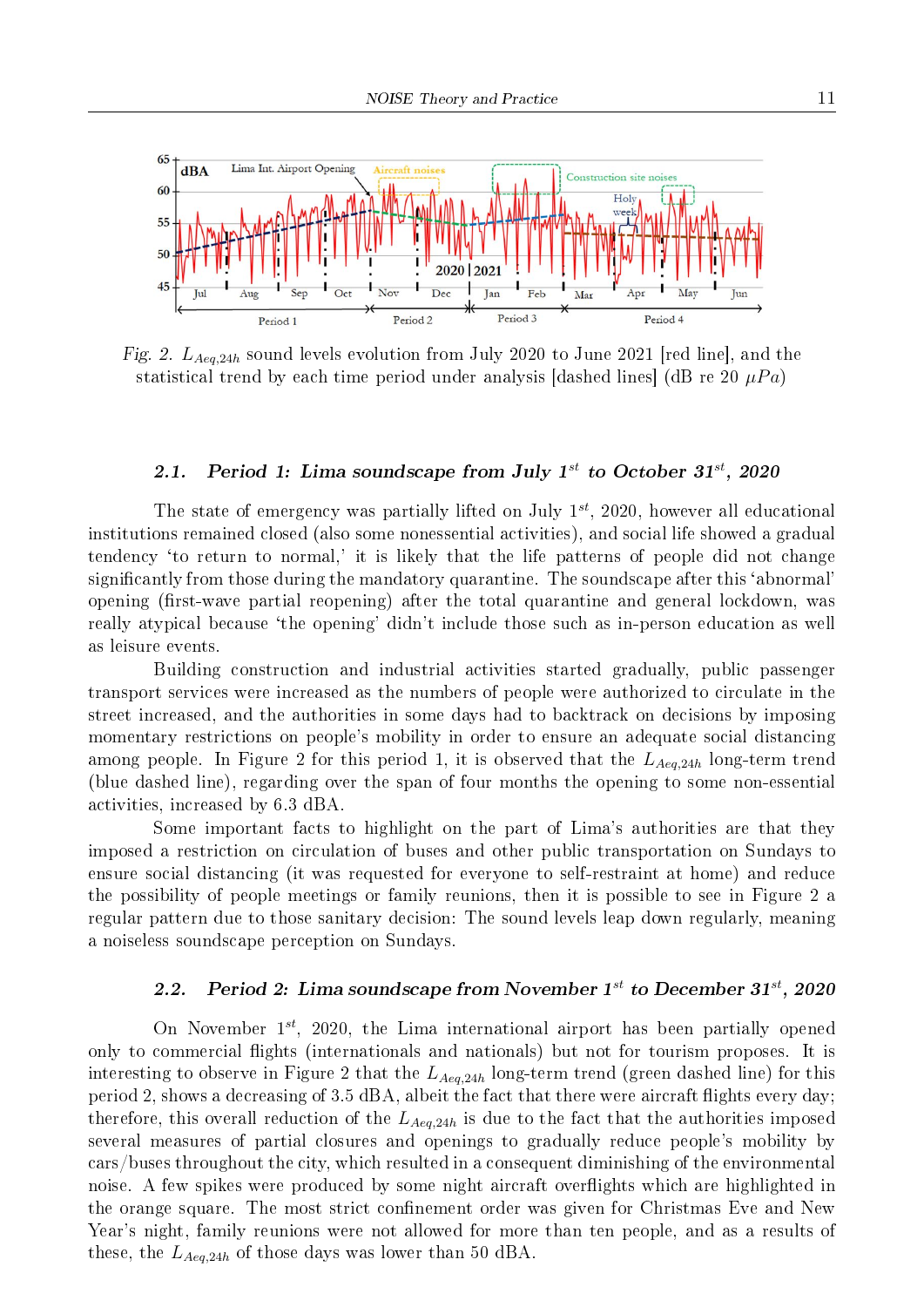# 2.3. Period 3: Lima soundscape from January  $1^{st}$  to February  $28^{th}$ , 2021

In Peru the year 2021 started with the COVID-19 second wave, and then Peruvian authorities were forced to restrict people's mobility even more. January 2021 began with a confinement order which was tightened between January  $15^{th}$  and  $31^{st}$ , 2021 because people were reluctant to self- restraint at home. Despite this, the number of contagions continued to rise, the quarantine measure was extended to February 2021, reinforcing controls to prevent people from circulation in the streets on Sundays, introducing a ban on the circulation of buses and private cars.

In Figure 2 for this period 3, it is observed that the  $L_{Aeq,24h}$  long-term trend (light-blue dashed line) increased around 1.2 dBA. As a result of the street construction works carried out around the block where the monitoring station is located, anomalous noise events have resulted in an erratic behavioral pattern (see in Figure 2 the green square); therefore, it is possible to be sure that the increase in the noise levels are due to the aforementioned works in this time span.

# 2.4. Period 4: Lima soundscape from March  $1^{st}$  to June  $30^{th}$ , 2021

Many US and European airports were temporarily closed to flights from Peru due to the resurgence of COVID-19 in this country. At this fact, the fewer night flights, the lower the noise, and taking into account that during the days prior to and during the entire Holy Week there was an almost total ban on people's mobility (to reduce the spread of the COVID-19 variants), very low noise levels were achieved within this time span. In Figure 2 for this period 4, it is observed that the  $L_{Aeq,24h}$  long-term trend (dark-orange dashed line) displays a gradual decay of the sound levels around 1.2 dBA. In 3.2 a further analysis will be presented.

#### 3. Analysis of sound levels measurements

The evaluation that provides the more noticeable information is the soundscape comparison between period 1 vs. period 4, basically because during March-June 2021, the Peruvian economy was almost entirely open (except for in-person classes and leisure activities) and the Lima international airport was operating but not for tourism; and despite all this, the noise levels were lower than those of the July-October 2020 interval.

#### 3.1. Soundscape evaluation using percentile sound levels

Since January 2021, the Peruvian government have imposed a strict curfew between 20.00 h and 06.00 h (in April it was prolonged from 22.00 h to 04.00 h), which resulted in a low background sound levels during nighttime, providing a soundscape perception as never before imagined. Figure 3 shows the  $L_{90}$  sound levels evolution as follow: Daytime background represented by the  $L_{90,Day}$  (blue line), being the 90<sup>th</sup> percentile level calculated for daytime hours (from 06:00 h to 18:00 h); nighttime background represented by the  $L_{90,Night (red line).$ being the 90<sup>th</sup> percentile level calculated for nighttime hours (from 22:00 h to 06:00 h). The  $L_{90,Evening}$  is not presented here because it has a random behavior, consequently it does not offer conclusive information.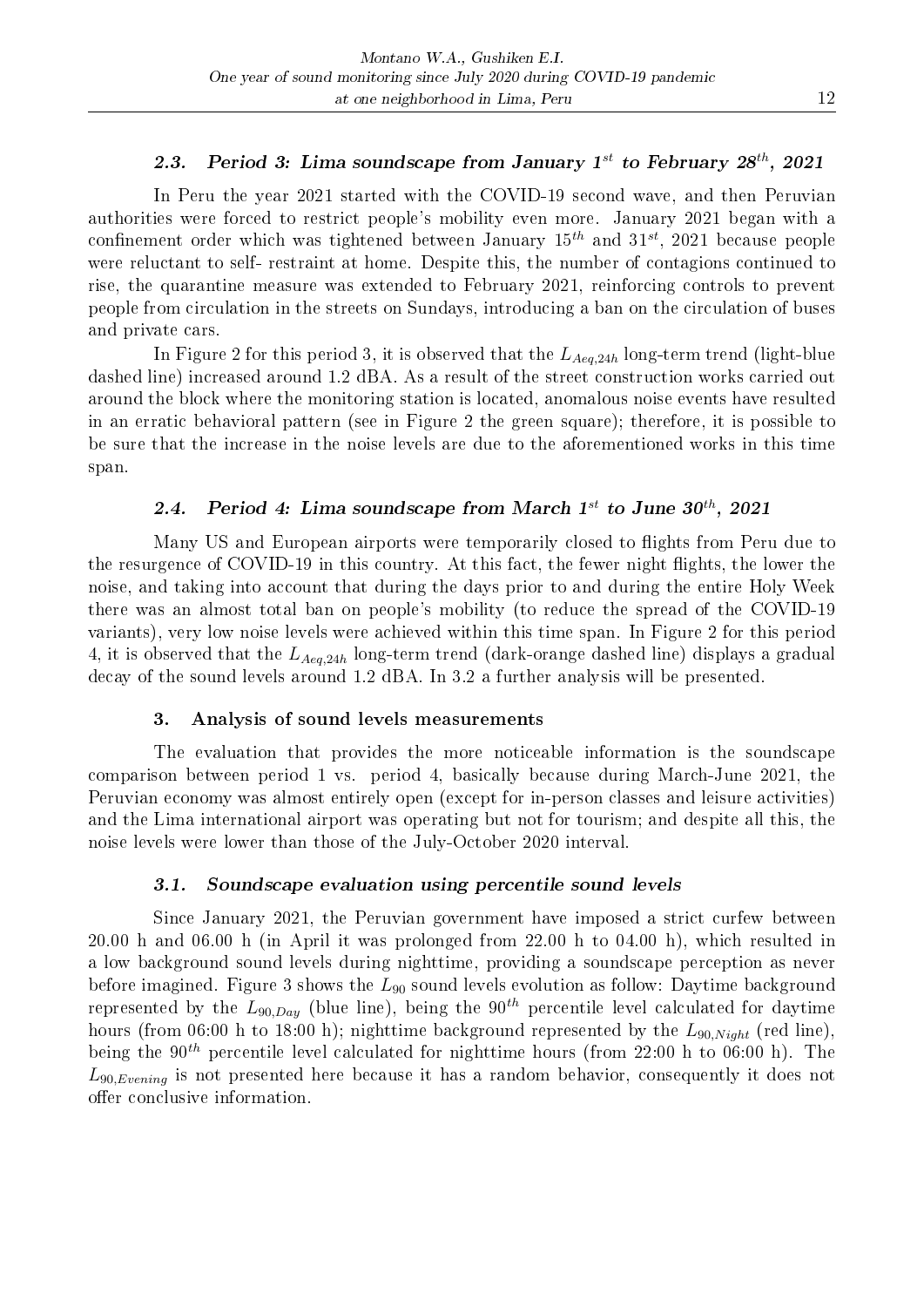

Fig. 3.  $L_{90,D}$  and  $L_{90,N}$  sound levels evolution from July 2020 to June 2021 (dB re 20  $\mu Pa$ )

With respect to daytime background sound levels evolution, it is noteworthy that they have a fluctuating behavior (for period 1 among 42.2 dBA and 56.3 dBA and for period 4 among 41 dBA to 50.3 dBA). Despite the sound levels decreased on Sundays and increased again on Mondays, a gradual diminution over time can be determined since January  $1^{st}$ .

The  $L_{90,N}$  sound levels evolution increased close to 5 dBA considering period 1 and period 2 together. On the contrary, since January to June 2021 the  $L_{90,N}$  sound levels have fallen and the  $L_{90,N}$  shows a median pattern around of 36.5  $\pm$ 2.3 dBA, being this as a consequence of the elimination of some night flights besides the ban on circulation in streets and strict curfew. The nighttime background sound levels were low as never before.

# 3.2.  $L_D$ ,  $L_E$  and  $L_N$  boxplots comparison of each period under analysis

The boxplot is a significant tool to conduct special analysis, some examples of the use of this statistical function for this unusual environmental situation (marked by the COVID-19-related sound levels variation) are presented in [18] [19]. Figure 4 shows the sound levels averaged by  $L_D, \, L_E$  and  $L_N$  of each period under analysis (from July  $1^{st}, \, 2020, \,$  to June  $30^{th}, \,$ 2021) distributed by means of a boxplot.



Fig. 4.  $L_D$ ,  $L_E$  and  $L_N$  boxplots ordered by period under analysis from July 1<sup>st</sup>, 2020, to June  $30^{th}$ , 2021 (dB re 20  $\mu Pa$ )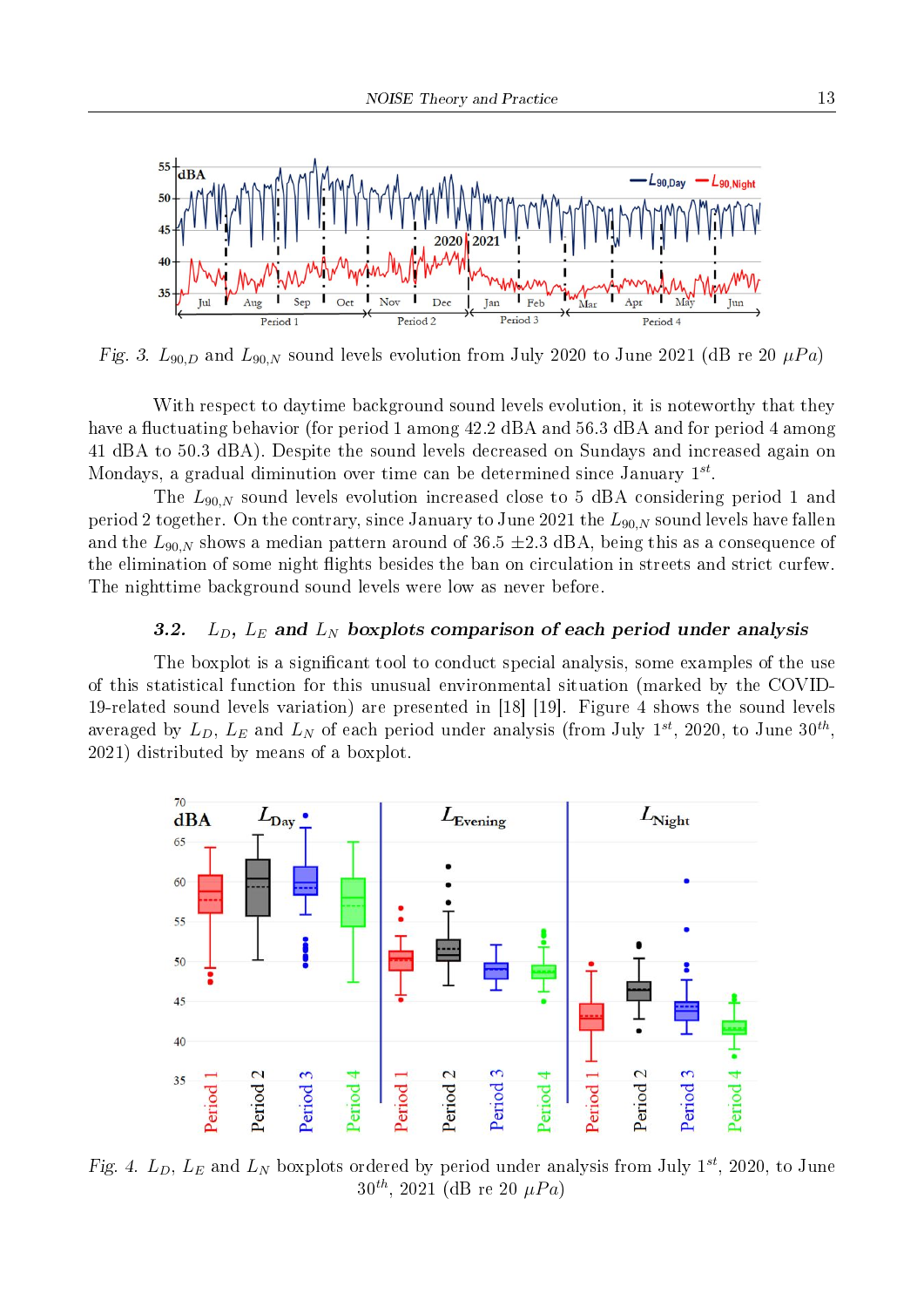In Figure 4 it is observed the following:

• The daytime levels  $(L_{Day})$ , whereas period 1 and period 4 have almost the same range  $(\pm 0.5 \text{ dBA})$ , the 50% of the sound levels in period 4 (with the economy very nearly open and the Lima airport operating) are more distributed than period 1 (with the economy partially closed and the Lima international airport under lockdown). For period 2 the sound levels are more distributed than period 1. For period 3 the sound levels are concentrated around 60 dBA, but this was a consequence of noise from construction activities on surrounded streets where the sound monitoring station is installed.

• The evening time levels  $(L_{Evening})$ , for all periods the quartiles Q1 and Q3, which are `close' to each other the 50% of their sound levels are highly concentrated around 50 dBA  $(\pm 2.5 \text{ dBA})$ , this is because people had to be at their homes before the curfew, so the traffic noise levels due to cars and buses were high.

• The nighttime levels  $(L_{Niah})$ , in period 1 during the first-wave partial reopening, the range of  $L<sub>N</sub>$  levels is 12.2 dBA and its median is 42.9  $\pm$ 1.6 dBA. On the contrary, in period 4 (although the night aircraft overflights) the range of  $L<sub>N</sub>$  levels is 7.2 dBA and its median is  $41.4 \pm 0.8$  dBA, meaning that they are lower and highly concentrated than in period 1 when the Lima airport was under lockdown.

# 4. Summary of sound levels measurements registered during one year

# 4.1.  $L_{den}$  sound levels comparison among periods under analysis

In order to understand the COVID-19-related sound levels reduction in this Lima City district, due to different confinement orders, lockdown and curfew, Table 1 summarizes straightforward the  $L_D$ ,  $L_E$ ,  $L_N$  sound levels of each period and their corresponding  $L_{den}$  noise indicator calculated by means of Eq. 1.

### Table 1

 $L_{den}$  noise indicator comparison for each period under analysis from July  $1^{st}$ , 2020, to June  $30^{th}$ , 2021 (dB re 20  $\mu Pa$ )

| Period                                                                                | $L_D$ | $L_E$ | $L_N$ | $L_{den}$ |
|---------------------------------------------------------------------------------------|-------|-------|-------|-----------|
| Period 1: July 1 <sup>st</sup> to October 31 <sup>st</sup> , 2020. 'Abnormal' opening | 59.0  | 50.6  | 43.9  | 57.3      |
| and limited de-escalation                                                             |       |       |       |           |
| Period 2: November $1^{st}$ to December $31^{st}$ , 2020. Airport                     | 61.1  | 52.8  | 47.1  | 59.7      |
| opening (not for tourism)                                                             |       |       |       |           |
| Period 3: January 1st to February 28 <sup>th</sup> , 2021. New curfew                 | 61.1  | 49.2  | 46.8  | 59.2      |
| order and partials lockdowns                                                          |       |       |       |           |
| Period 4: March $1^{st}$ to June $30^{th}$ , 2021. Flight restriction                 | 58.3  | 49.0  | 42.1  | 56.4      |
| from Peru due to new strains $+$ strict night curfew                                  |       |       |       |           |

In Table 1 it is interesting to note that:

• In period 2 the  $L_D$ ,  $L_E$  and  $L_N$  are higher than in period 1, because more people in streets were allowed to circulate due to de-escalation and more nonessential activities were partially open, besides the Lima International airport was opened.

• In period 3 the  $L<sub>D</sub>$  was equal than period 2, despite the restriction on circulation, but it was as a consequence of the construction noises (it was commented above).

• In period 4 the sound levels are 1 dBA lower (with the economy very nearly open and the Lima airport operating) compared to period 1 (with the economy partially closed and the Lima international airport under lockdown).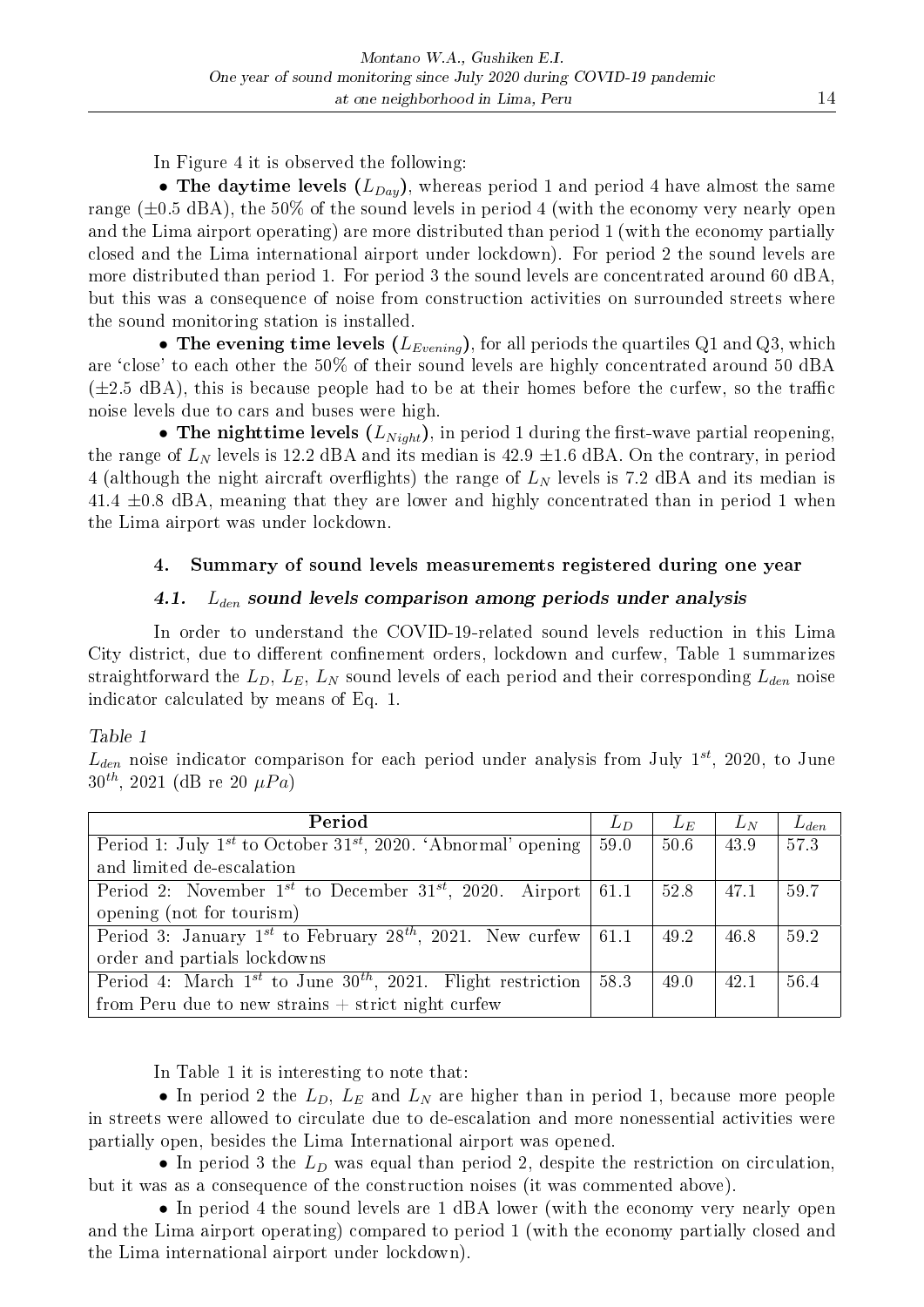• In period 4 the  $L<sub>N</sub>$  is 5 dBA lower than in period 2, due to the strict nighttime curfew. It has to keep in mind, also, that the quantity of flights in period 4 are much higher than in period 2, and yet despite this, the sound level is lower; therefore, the noise levels were produced by cars/busses traffic.

• In period 4 the  $L_D$  and  $L_E$  are 3 dBA lower than period 2, basically as a consequence of the health policies about restriction on circulation in streets, not because `there is less movement of people.'

#### 4.2.  $L_{den}$  of one year of sound monitoring during the COVID-19

As previously mentioned, the results of this monitoring can be correlated with European studies, Table 2 summarizes the  $L_{den}$  results by Equation 1, averaged by each semester and annually from July  $1^{st}$ , 2020, to June  $30^{th}$ , 2021.

#### Table 2

 $L_{den}$  noise indicator summary from July 1<sup>st</sup>, 2020, to June 30<sup>th</sup>, 2021 (dB re 20  $\mu Pa$ )

| Interval time                                                             |      | $L_E$ | $L_N$ | $L_{den}$ |
|---------------------------------------------------------------------------|------|-------|-------|-----------|
| July 1 <sup>st</sup> to December 31 <sup>st</sup> , 2020 (first semester) | 60.0 | 51.5  | 45.3  | -58.4     |
| January $1^{st}$ to June $30^{th}$ , $2021$ (second semester)             | 59.6 | 49.1  | 44.1  | 1,57.7    |
| July 1 <sup>st</sup> , 2020 to June $30^{th}$ , 2021                      | 59.8 | 50.4  | 44.7  | 58.0      |

# 5. A suggestion to make about the special soundscape derived from people's mobility restriction: `Car-free Sunday' after the pandemic is overcome

Important health policies decisions have been implemented by Lima's authorities to note on Sundays (which is still maintained today), a temporary scenario defined by  $(i)$  a restriction on circulation in the avenues of buses/private cars from 07.00 h to 13.00 h, and (ii) people self-restrain at home, all of this in order to reduce outdoor people's mobility and preventing the COVID-19 spreading. Whereby, the soundscape on Sundays is healthier; therefore, it is important to analyze the unique opportunity that these policies offer temporarily. Figure 5 shows a comparison of daytime [06.00 h-18.00 h] sound levels between weekdays (red box) and Sundays (light-blue box) from July  $1^{st}$ , 2020, to June  $30^{th}$ , 2021.



Fig. 5.  $L_D$  Sundays vs  $L_D$  weekdays from July 1<sup>st</sup>, 2020, to June 30<sup>th</sup>, 2021 (dB re 20  $\mu Pa$ )

For the weekdays' boxplot, the holidays are not considered as data for the analysis. In Fig. 5 it is observed that 50% of the sound levels on Sundays are more concentrated at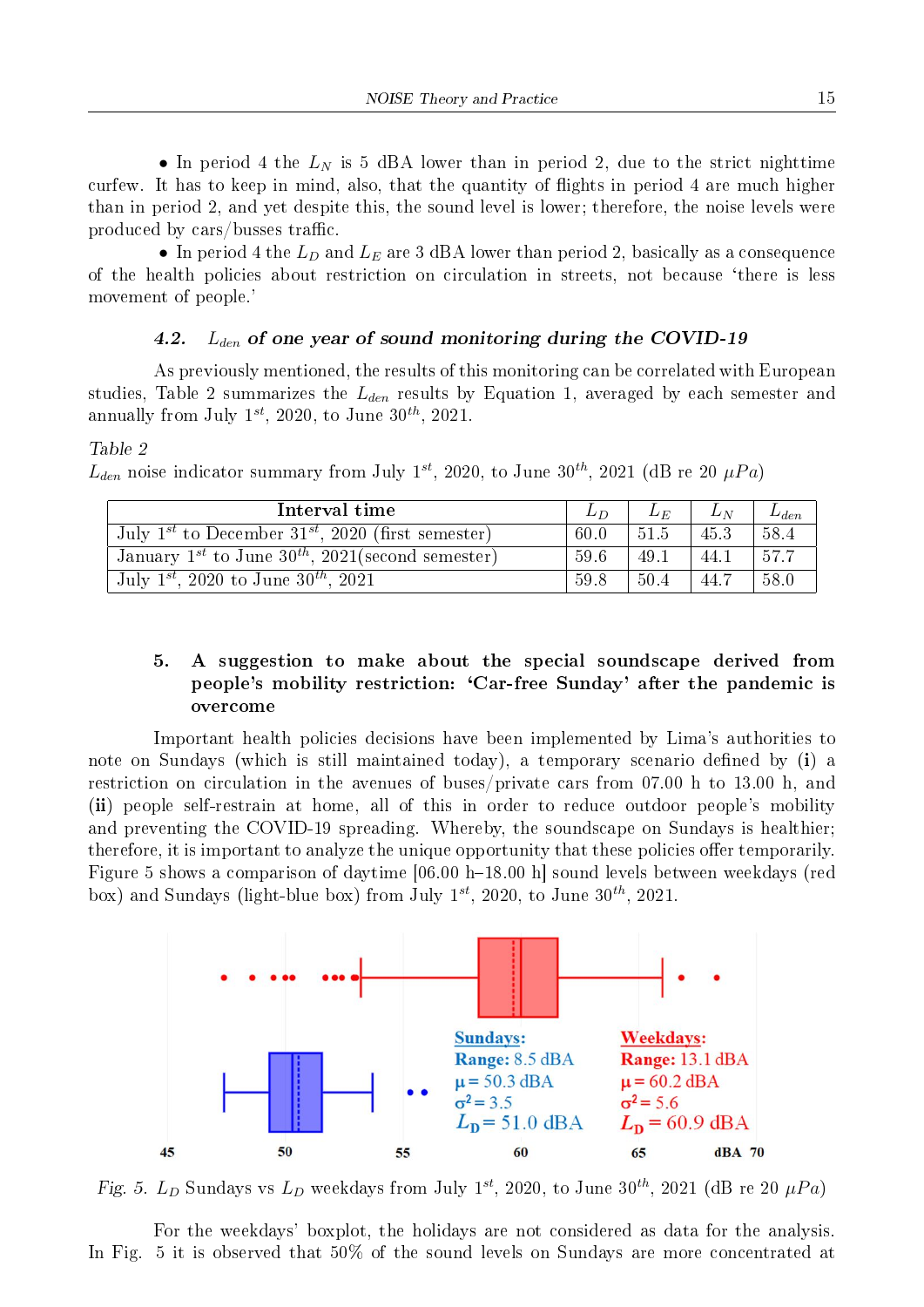lower values than on weekdays. The  $L_D$  Sundays are 10 dBA fewer, which means at least 500% off acoustic energy under the environmental scenario described above concurrently during the COVID-19 pandemic. At this point, a forthcoming suggestion to make to the governmental authorities by the authors is having a 'Car-free Sundays' after the pandemic is overcome, to minimize the risk on people of having noisy soundscape on a day that it supposes should be quiet.

### Conclusions

In this paper the authors have presented the measurements results of the sound levels in this location with the sound pressure level of the Magdalena del Mar as a whole. Unlike the case of Lima City, the results shown here are only an example of this neighborhood (and those which are under the aircraft footprint of Lima international airport) and are not intended to be generalized since differences in behavioral patterns are likely to occur in other areas of Lima City, depending on the attributes of the people living there and the surrounding environment. Rather, it is easy to imagine that each city neighborhood has its own unique behavior and that it is not easy to generalize the results from a specific one to others, but it is considered necessary to accumulate examples from various locations to gain insight.

The noise levels that were registered during the COVID-19 at this residential neighborhood in Lima City, seems to be quite different with those reported in other large cities. mainly because there was no gradual lockdown de-escalation in Peru, on the contrary, the activities and people's mobility increased but applying a strong traffic circulation restriction in the streets, then, this is why in June 2021 the night noise level is lower than in July 2020, although in 2021 there is much more commercial activity than a year ago, also taking into account that the Lima airport now is currently open: This may seem like a paradox, but it is certainly not.

It has to be noted that the traffic restriction measures and the strict nighttime curfew are the key to retain the noise level low during nighttime hours; therefore, aircraft overflight noise is one of the components of environmental noise, but it is not a sound source capable of raising sound levels averaged at night; perhaps overflights that occur at dawn, when people are in the most sensitive sleeping period, can be considered a nuisance.

The sound levels immediately after the lifting of the quarantine in July 2020 was high, perhaps it was due to people needing to leave their homes after four months of mandatory confinement, and also maybe rather unusual behavior of people to reorganize their activities under the atypical social situation signed by the COVID-19 outbreak. The sound levels during the four periods under analysis have fluctuated as a function of several factors; one of them was defined by cars and buses circulation because as the streets and avenues were empty, they circulated at high speed.

The COVID-19 outbreak has changed the way of life sending everyone to confinement for months. The Worldwide acousticians have been able to register a distinct soundscape during the lockdown, being this exceptional situation a historic fact which will be important to keep the sound monitoring survey going into the future for further comprehension of what the SARS-CoV-2 had done on urban sound issues.

Unfortunately: (i) the results obtained in this survey cannot be directly correlated with sound monitoring carried out in other cities of the world, because the `random' measures of temporary closures and openings taken by the Peruvian authorities have caused the sound levels to vary `disorderly,' i.e., it is not possible to analyze the long-term trend sound evolution, but only for undersized periods of time; (ii) it was not possible to conduct a subjective investigation, such as questionnaires, because it is forbidden to talk to people anywhere (closed or even open spaces) yet.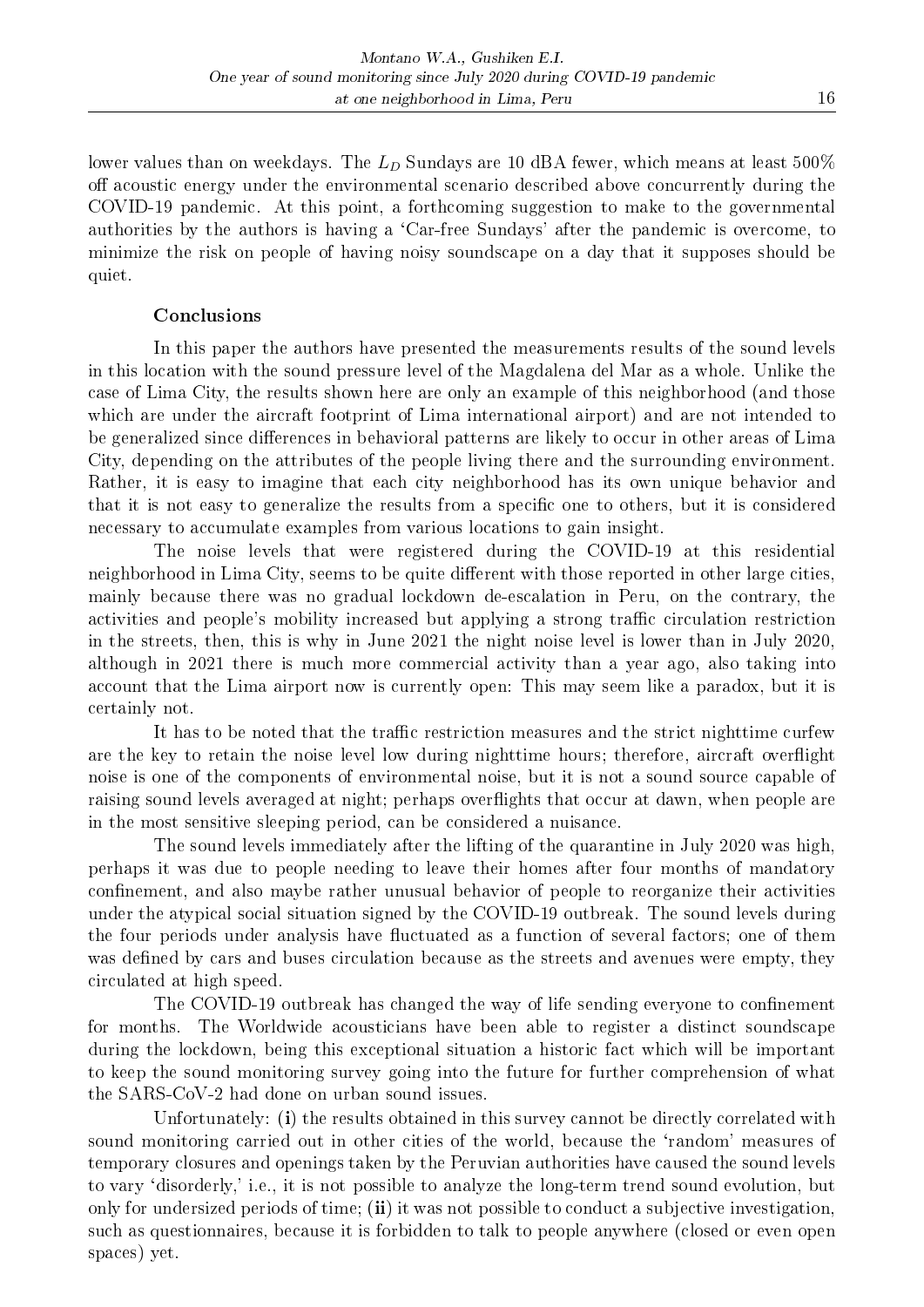Sharing to Peruvian authorities the information on healthy environmental sound levels that the authors had registered is still in debt because the actual governmental priorities are to put under control the COVID-19 outbreak, so when the time it comes, the authors would communicate their findings about the soundscape which took place in this Lima district (as a private research with no external funding), in order to develop some possible environmental and health policies about the impact of aircraft noise in this residential neighborhood.

Finally, a suggestion to make is 'Car-free Sundays,' because it has been objectively demonstrated with sound measurements of this survey that the soundscape on Sundays is really healthy due to a restraint on circulation in streets; then, establishing a vehicle circulation restriction on Sundays morning after the pandemic is overcome should be an environmental policy not only for Lima City but also (why not) a worldwide policy.

This work was made by the authors during their free time and both monitoring and reporting don't have any external financial/funding support; this article is part of a particular interest in research and is a *corporate social responsibility* of ARQUICUST (the authors' company). The authors declare there are no conflicts of interest.

#### Acknowledgements

The authors want to thank Anna Nikitenko, editors and reviewers of the Scientific Journal `Noise Theory and Practice'; also to thank and acknowledge Marcal Serra Joan, Jordi Casamajo and Joan Casamajo from CESVA.

#### References

1. WHO (2021) «Global data-Peru», World Health Organization, available at: https://covid19.who.int/region/amro/country/pe, (accessed July 28, 2021).

2. Statista (2021) ¾Coronavirus (COVID-19) deaths worldwide per one million population as of July 28, 2021, by country», Global No.1 Business Data Platform, available at: https://www.statista.com/statistics/1104709/coronavirus-deaths-worldwide-per-millioninhabitants/, (accessed July 28, 2021).

3. Curovic, Jeramb, Murovec, Novakovic, Rupnik, Prezelj (2021), ¾Impact of COVID- 19 on environmental noise emitted from the port», Elsevier. Science of the Total Environment 756-144147, available at: https://doi.org/10.1016/j.scitotenv.2020.144147

4. Steele, D.; Guastavino, C. (2021), ¾Quieted City Sounds during the COVID-19 Pandemic in Montreal», Int. J. Environ. Res. Public Health 2021, 18, 5877, available at: https://doi.org/10.3390/ijerph18115877

5. Montano, W.A.; Gushiken, E.I. (2021), ¾COVID-19 and soundscape changes due to the lockdown. The case of Lima, Peru», AKUSTIKA 49, 2021. - pp. 48-55, available at: http://doi.org/10.36336/akustika20213946

6. Bartalucci, C.; Bellomini, R.; Luzzi, S.; Pulella, P.; Torelli G. (2021) ¾A survey on the soundscape perception before and during the COVID-19 pandemic in Italy», De Gruyter. Noise Mapp. 2021; 8:65–88, available at: https://doi.org/10.1515/noise-2021-0005

7. Rumpler, R.; Venkataraman, S.; Göransson, P. (2021) «An observation of the impact of CoViD-19 recommendation measures monitored through urban noise levels in central Stockholm, Sweden», Elsevier. Sustainable Cities and Society 63 (2020) 102469, available at: https://doi.org/10.1016/j.scs.2020.102469